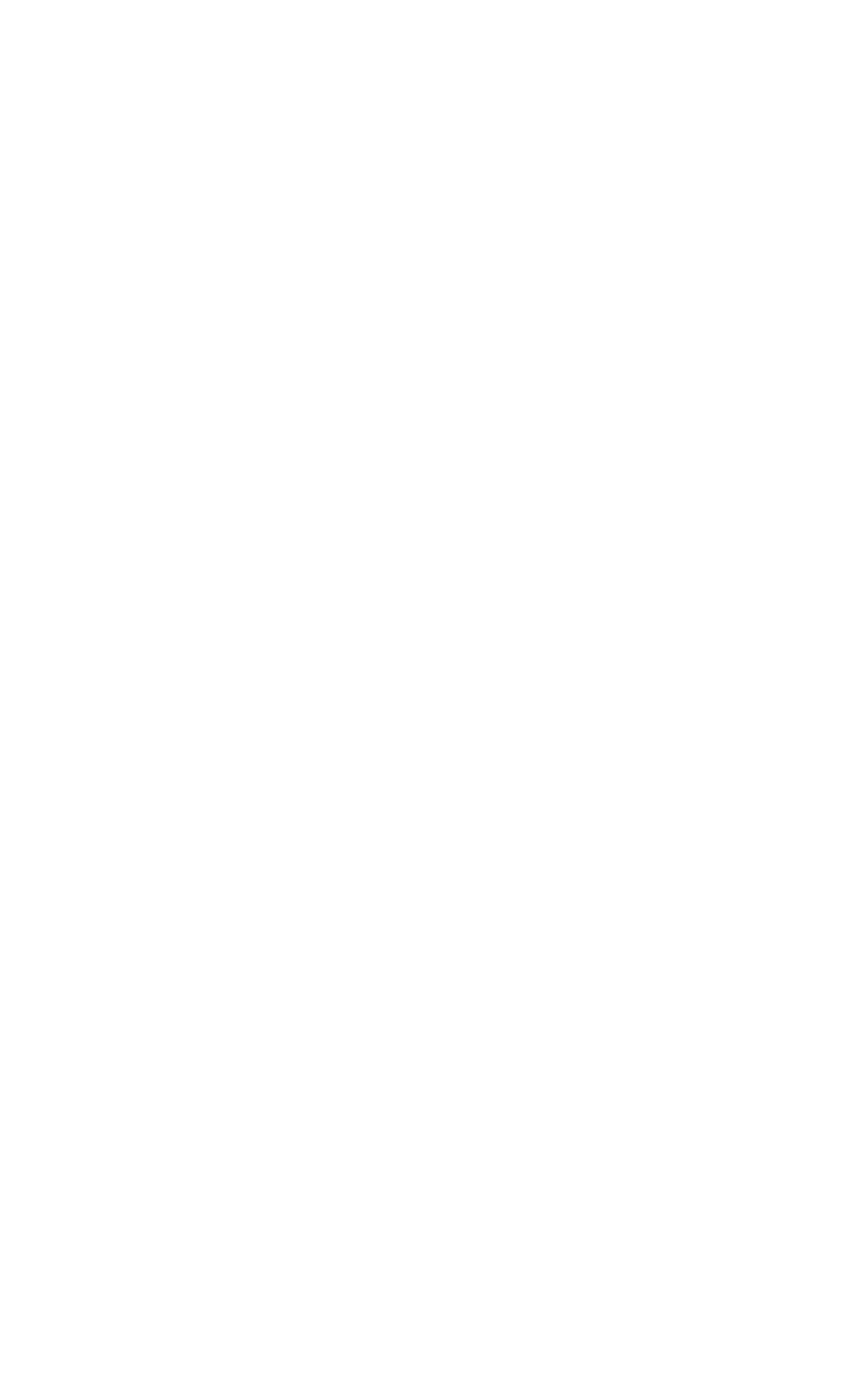#### **No. 3.**

 $135$ 

FROM

### THE SUPDT. OF REVENUE SURVEYS, UPPER CIRCLE,

To

### THE SECY. TO THE GOVERNMENT, PUNJAB.

#### Calcutta, 20th *Decernbev* 1867.

**SIR,** 

**I** have the honor to submit the accompanying Report on the Revenue Survey Operations of the North-West Frontier during the season 1866.67.

**2.** The total area completed in all details during 1866-67 is 661 square miles, whilst 2,080 square miles have been triangulated and are ready for Plane Tabling and **hill** sketching; and two more cantonments and civil stations with their environs have been surveyed and mapped, to meet the demands of the Secretary of State for India, for maps and plans of all places where Europan troops are located, similar to those furnished by the Ordnance Survey Office in England. These plans, having been expressly prepared for Photograpy, were sent into the Office at Calcutta as soon as completed, and have already been reduced to 6 inch=1 mile scale, put on zinc, and printed, by photographic agency.

**3.** The total expenditure for the year, including Rs. 1,845-0-10 drawn as arrears of pay on the introduction of the re-organization scheme, is Rs. 73,745-3-2.

**4.** The rate per square mile cannot, as before stated, be given without the chance of greatly misleading, till the whole of District Hazara has been surveyed in detail. Judging, however, from what has been done already, I think 60 or 70 Rupees per square mile will be about the cost, and this will be cheap for such work.

**5. I** append **o** statement of maps of the Punjab, published, and in progress :-

Photo-lithographed. Plans of the cantonments of Rawulpindee and Campbellpoor, scale **6** inchcs=l mile.

Compilations completed and in progress :-

Of the Dclhi and Hissar Divisions, scale **2** miles=l iuch, completed and sent to press lor lithography.

**~t** District Lahorc, scale 2 miles=l inch, showing village boundaries, completed **by** the insertion of the line of Railway between Lahore and Umritsur, and between Lahore and Mooltan. This map will be photographed and published as soon as the necessary information (which has been applied for) can be obtained regarding any recent changes which may have lvwn mndc Iry transfers to **aud** from tlie District, so as **to** rcuder the 2nd Edition of the **map**  correct up to date of publication.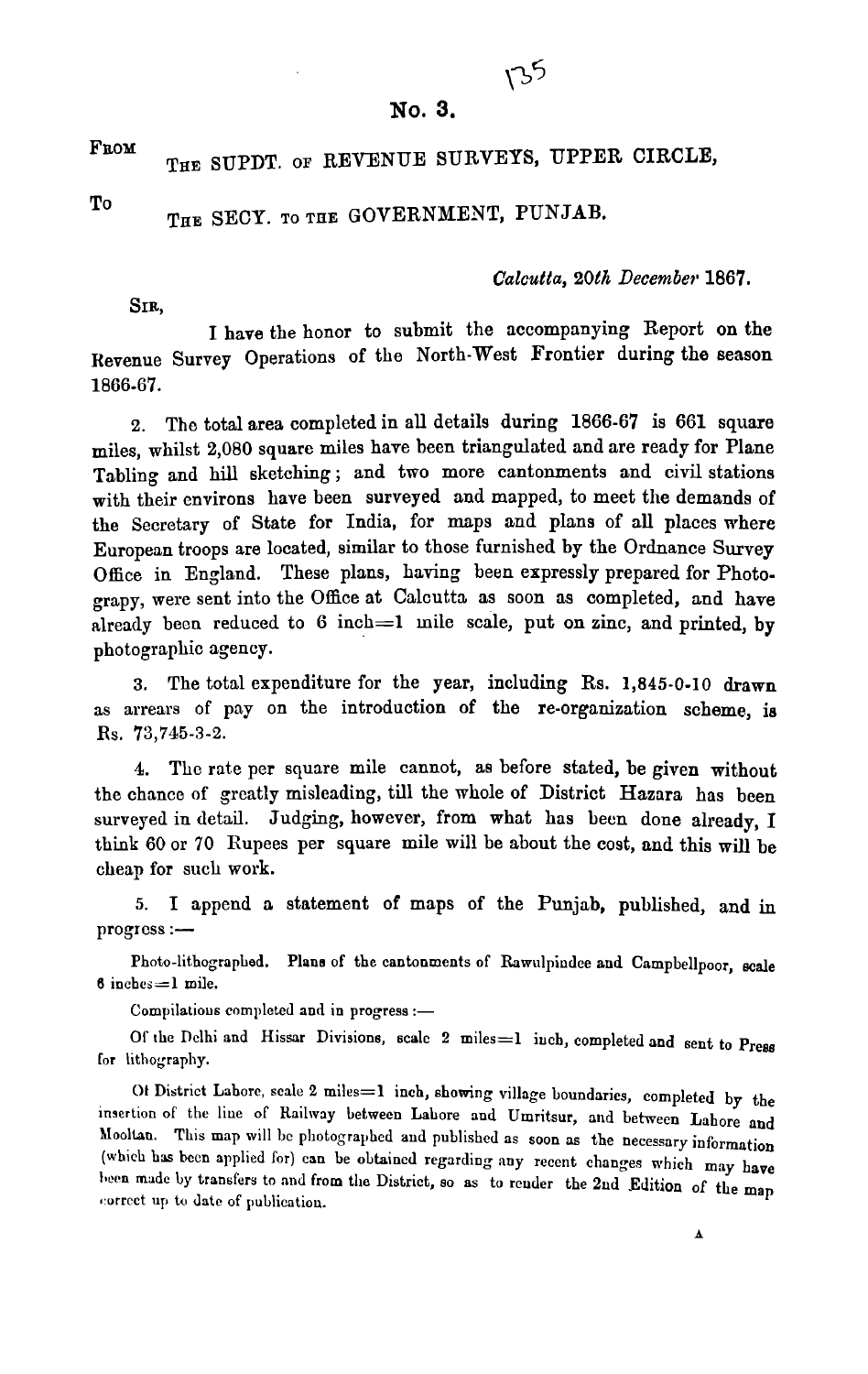$\sqrt{6}$ 

**And lastly, of District Peshawur, containing Tuhseels Khalsa Khuttuk, Aiurdan, and Hushtnuggur, scale 4 miles=l inch** : **this is half completed.** 

The last mentioned map is being prepared for photography, and there will therefore be **no delay whatever in its issue after the Loondlihumur Valley has bcen iuserted on the compilation.** 

6. The re-survey of the Commissionerships of Delhi and Elissar has long been urgently required to enable this ofice to supply the public and Government with maps that will combine in all details and in every respect with the recent surveys made by Lieutenant Colonel Johnstone's Survey Party of the Native States and resumed Jageers within those Divisions.

**7.** In the Report on the annual operations of the Revenue Surveys of India made by the present Surveyor General for season 1856-57, and bearing date the 2nd August **1859,** he thus writes regarding the survey records and mapping destroyed during the mutiny  $:$ -

Of the ON. North-Western Surveys, none of the village plans unfortu- " nately were ever deposited in the Surveyor General's Office, Calcutta, but the " originals were left in charge of the Board of Revenue at Agra, who again " entrusted the same to Commissioners of Divisions, the duplicates being in the " several Collectorates; the consequence of this fatal policy has, I believe, been " that every volume of these most valuable records has been lost."

" The originals of those Districts only which have been surveyed and " mapped during the last ten or eleven years, together with a few of the old *Delhi Survey* **of 1822 to 1833,** 

8. The re-survey of the North-Western Provinces, and the consequent restoration of mapping and true records of area, has already been sanctioned by the Supreme Government and re-commenced; and I strongly urge on the consideration of the Government of the Punjab they advisability, not to say necessity, of employing the Hazara Survey Party under Lieutenant Colonel Johnstone in the re-survey of all tracts of country transferred from the North-West Provinces to the Punjab, and of which the records have been lost, as soon as Hazara is finished, say in the cold weather of 1869.

9. DEMARCATIONS.-Should the Government of the Punjab concur in this, then early steps must be taken to have, all boundaries settled and demarcated, and following the custom hitherto pursued in all the Punjab surveys, the triple-junction points of villages *permanently marked* by masonry or stone platforms prior to the professional party commencing the measurements.

10. PERMANENT BOUNDARY MARKS. The system of permanently marking the triple-junctions of villages may be still further improved upon by having permanent marks erected between them. Wherever stone is available and plentiful, there I most strongly advocate the system of the Central Provinces being adopted, viz., that of marking every inflection of boundary with a block of stone let into the ground.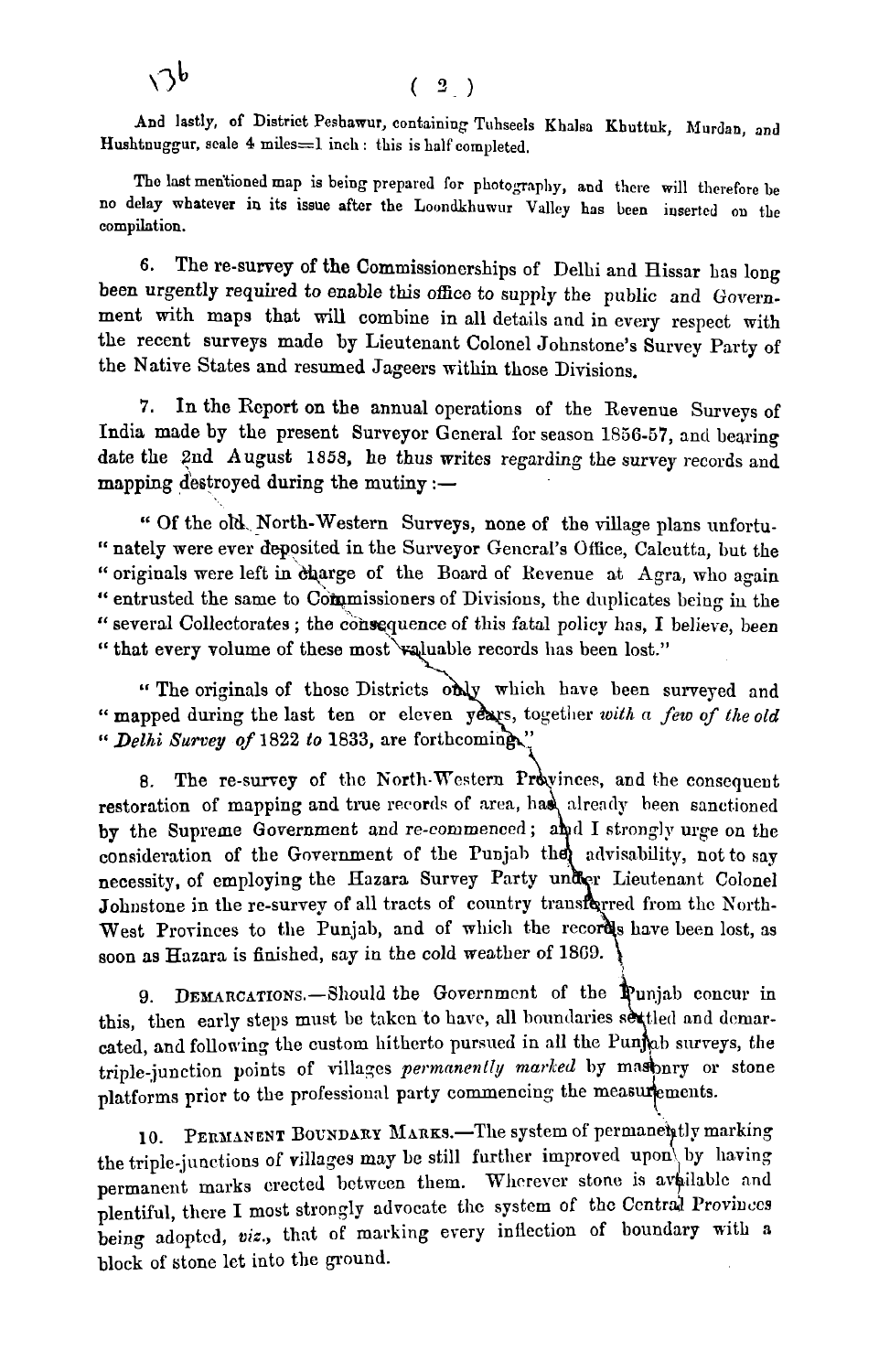11. MADRAS SYSTEM.-In Madras a most excellent plan prevails. which renders the re-laying of a boundary most easy and certain. There at every station where the Theodolite is set up, a masonry platform of definite dimcnsions is built, or a stone of certain fixed size is imbcdded in the ground, so marked as to show at a glancc whether the mark defines a triplc-junction boundary station, or an intermediate one. From these marks as starting points, and with a simple chain and cross staff, the exact position of each inflcction of boundary can be laid down from the original ficld book absolutely and certainly. The only case in which it mould again be necessary to **call** in the aid of a professional Surveyor and his Theodolite mould bc in the event of a number of these marks having been wilfully removed. In such cases, it would, of course, be requisite to fall back upon the marks nearest to the sites of those removed, and again from the ficld book to fix from them, by re-observing the angles and remeasuring thc distances, the sites of the missing marks. The intermediate points of boundary along each line would then be laid down by chain and cross staff as before. By these means Government can recoup itself *completely* in the future for the expenses incurred in the present, and give to future ages the *full* benefit of its survey operations.

12. FIELD BOOKS.-Every offset field book must, of course, be most carefully kcpt and guarded ; duplicates should also be made of them. One (the original) to be lodged in the Surveyor General's Office in Calcutta, and the other in the Collectorate office, or such other place of security as the Government may decide.

13. In the body of the Report on Lieutenant Colonel Johnstone's Survey Party, I have mentioned the instructions which I have issued in accordance with the desire of His Honor the Lieutenant Governor to have the Pillage boundaries of the hilly tracts of tho Ramulpindee Division surveyed in such manner as shall enable them to be laid down and shown on the former topographical maps of that part of the country by Lieutenant Colonel Robinson, **R. E.** I trust the proposed measures will succeed and be approved 01'.

> I have the honor to be. **SIR,**

> > Your most obedient Servant.

J. E. GASTRELL, *Colonel*, *Deputy Surveyor General.*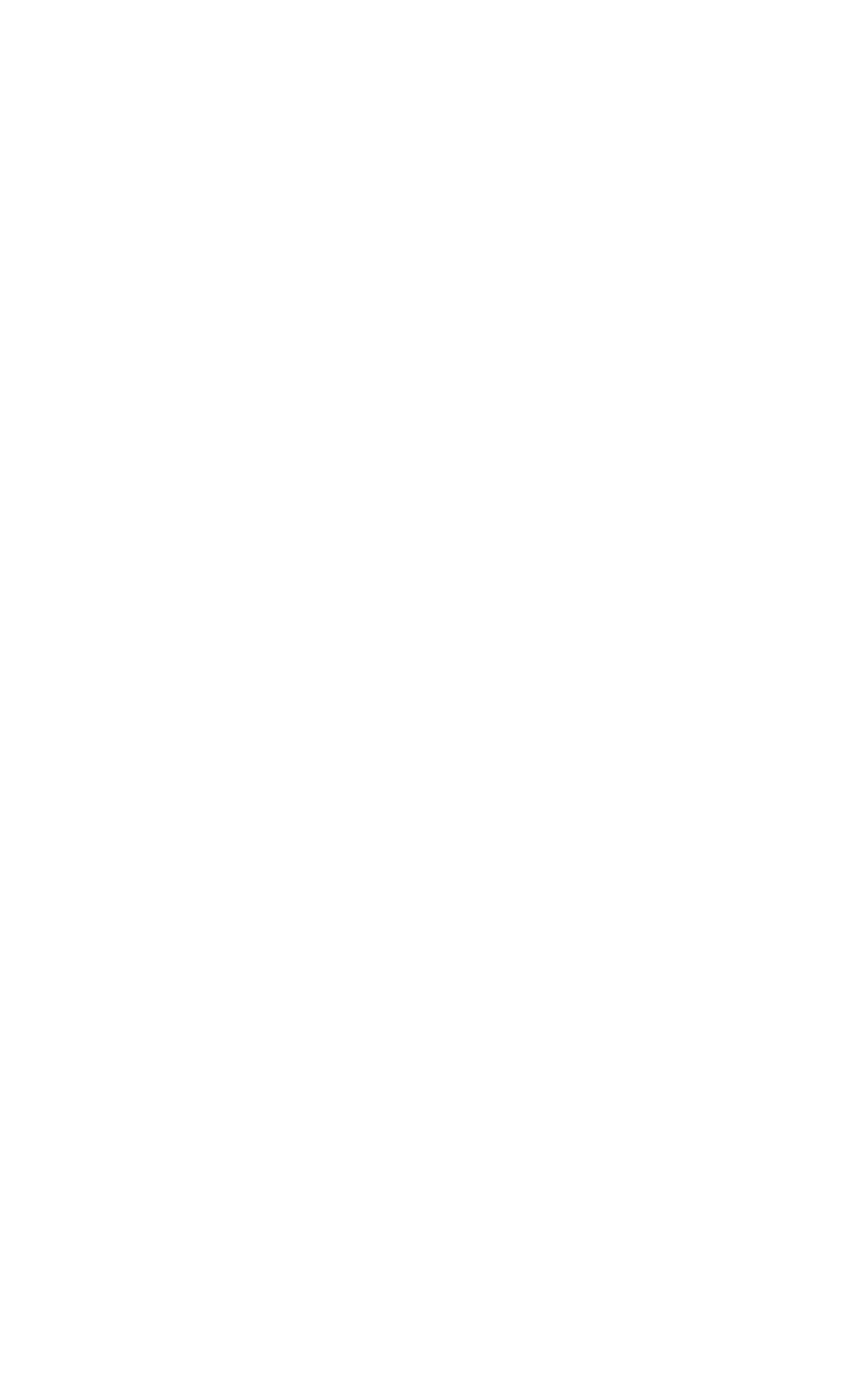### **GENEKAL REPORT**

ON THE

#### $\sim$  Survey **Oygrations** Revenue

ON THE

#### NORTH-WESTERN **FRONTIER, PUNJAB,**

#### **For Season 1866-67.**

#### NORTH-WESTERN FRONTIER.

COMMENCEMENT OF OPERATIONS.-The survey of District Hazara was resumed on the 15th October 1866, and Lieut. Col. H. C. Johnstone, Staff Corps, Surveyor, 2nd Grade. the party continued in **ABSISTANTS.** Lieut. W. Barron, Staff Corps, Assistant Surveyor, 1st Grade, transferred **to 2nd** the field till 31st Deceni-<br> **Lightion, Lower Provinces, from a Assistant Surveyor, 2nd Grade, transferred from ber, when heavy falls of** Division, Lower Provinces, from 1st February 1867.<br>Lieut. J. E. Sandeman, Staff Corps, Assistant Surreyor, 2nd Grade, transferred from ber, when heavy falls of 2nd Division, Central Provinces, from 13th November 1866.<br>Lieut. H. L. Hutchinson, n. *A.*, Probationary Assistant Surveyor, appointed and **and and and and and an**d the severity of stratered to do duty temporarily from 29th August to 30th September 1867. the cold forced them to the cold forced them to the cold forced them to the cold forced them to the cold forced them to surface and the strate of ;: **A. J ~ibs'on.** ' ,, **Dnboo Hurrce Sing,** ,, **Mr. G. D. Scott,**  From that date and until ò. **16 Nntive Surveyors, &c. 16 Native Surveyors, &c.** tbe 1st April 1567, the " Establishment **was** em-

ployed in mapping and completing the computations connected with the work just done; field work theu recommenced and continued uninterruptedly till 30th September 1867.

POSITION OF TRACT.-The portion of Hazara in which the Survey Parties worked, consists of Perguunahs Hurreepoor and Mansera, north-east of the former season's field of operations. between  $\frac{34}{35}$ <sup>4</sup>/<sub>2</sub><sup>4</sup>/<sub>2</sub><sup>4</sup>/<sub>2</sub><sup>4</sup>/<sub>2</sub><sup>6</sup>/<sub>2</sub><sup>5</sup>/<sub>2</sub><sup>6</sup>/<sub>2</sub><sup>5</sup>/<sub>2</sub><sup>5</sup>/<sub>2</sub><sup>5</sup>/<sub>2</sub><sup>5</sup>/<sub>2</sub><sup>5</sup>/<sub>2</sub><sup>5</sup>/<sub>2</sub><sup>5</sup>/<sub>2</sub><sup>5</sup>/<sub>2</sub><sup>5</sup>/<sub>2</sub><sup>5</sup>/<sub>2</sub><sup>5</sup>/<sub>2</sub><sup>5</sup>/<sub>2</sub><sup>5</sup>/<sub>2</sub><sup>5</sup>/<sub>2</sub><sup>5</sup>/<sub>2</sub><sup>5</sup>/<sub>2</sub><sup>5</sup>/<sub>2</sub><sup>5</sup>/<sub>2</sub><sup>5</sup>/<sub>2</sub><sup>5</sup>/<sub>2</sub><sup>5</sup>/<sub>2</sub><sup>5</sup>/<sub>2</sub>

CONNECTION WITH GREAT TRIGONOMETRICAL SURVEY.-The Revenue Survey Principal Triangulation emanates from the Great Trigonometrical Secondary Stations of Doodha and Sirban of the Hazara Branch Series, closes on the Secondary Great Trigonometrical Stations Mukra and Musa-ka-Masala of the Khagan Series, and consists of 10 triangles, covering an area of 790 square miles north-east of the base between Mukra and Musa; the Revenue Survey Secondary Triangulation (consisting of 98 Stations) is connected with ten Stations of the Khagan Series, viz. :-

| Oorhaie.  |
|-----------|
| Waitar.   |
| Bas.      |
| Kotwai.   |
| Loolasur. |
|           |

The average error per mile in the Revenue Survey Principal Triangulation is 1.7 inches, and in the Secondary **9.8** inches.

AREA EFFECTED.-The entire net-work of triangles, principal and secondary, spreads over a surface of 2,080 equare miles, of which 603 square miles, comprising 224 villages, have been surveyed in detail this season, the villages on the scale of 4 inches=1 mile, and the hill topography on the scale of 2 inches $=$ l mile.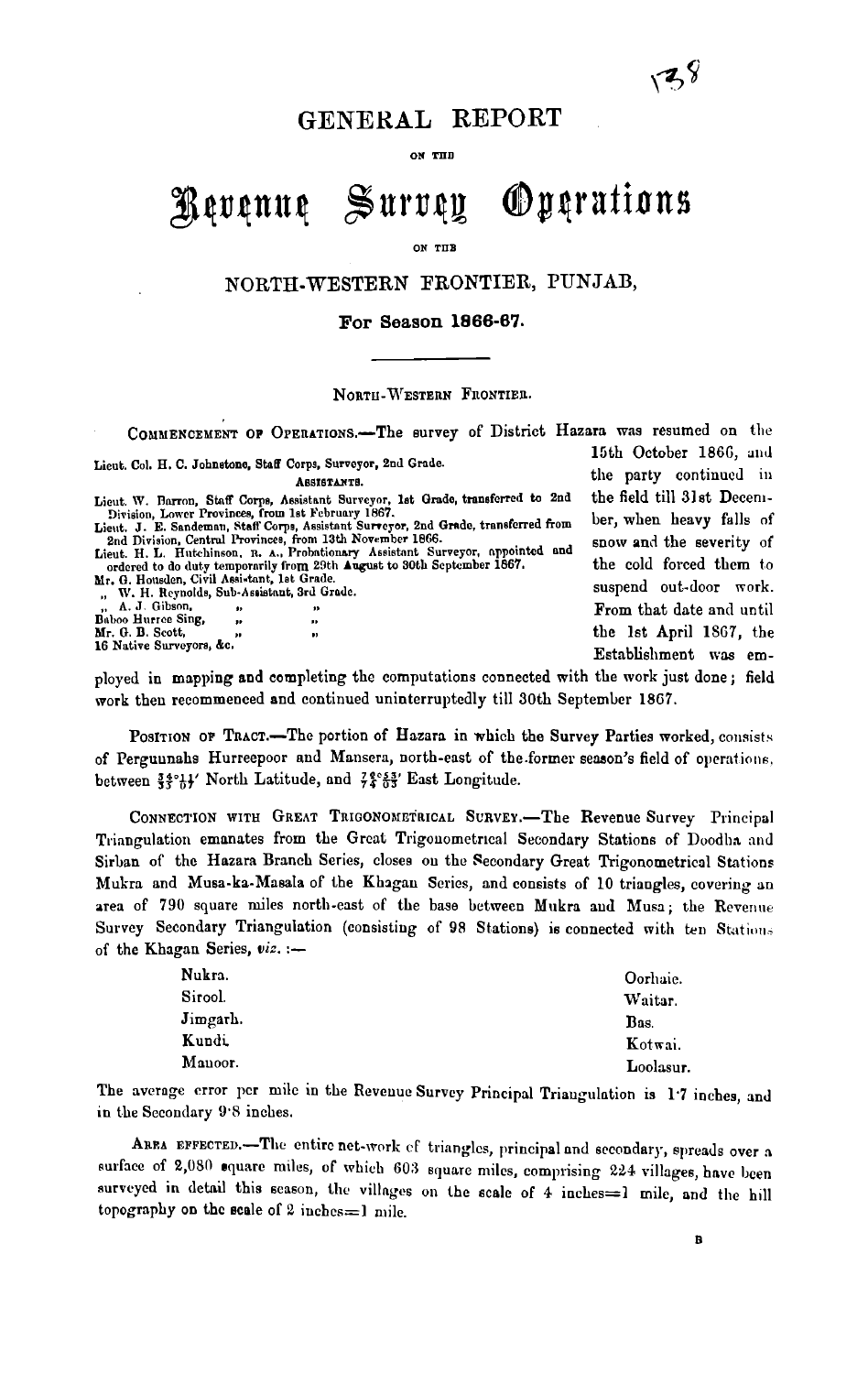|          |            |           | Sqr. miles.  |   |
|----------|------------|-----------|--------------|---|
| Peshawur | $\cdots$   | $\cdots$  | $ = 37$      |   |
| Nowshera |            | $\ddotsc$ | $\dots = 21$ | ٤ |
|          | Total Area |           | $ = 58$      |   |

CANTONMENTS.—An elaborate survey was also made of the cantonments of Peshawur and<br>  $\begin{array}{ccc}\n\text{Squ. miles} & \text{Now,} & \text{and} & \text{for the scale of 12 inches to the mile, making} \\
\text{Nalm. m.} & \text{in.} & \text{in.} & \text{in.} \\
\text{Foklera} & \text{in.} & \text{in.} & \text{in.} \\
\text{Total Area} & \text{in.} & \text{in.} & \text{in.}$ Nowshera on the scale of 12 inches to the mile, making<br>a total of 661 square miles for the season, of completed work

NATURE OF SURVEY.-The detail survey was a mixture of Revenue and Topographical. The cultivated valleys and plains were all surveyed and mapped on the full village scale of 4 inches=1 mile; all cultivation was carefully measured and recorded, and village boundaries were accurately laid down.

The hills were surveyed on the **4** scale of **2** inches to the mile.

CHECK SURVEY.-The interior work was carefully checked by the European Assistants, and by the Revenue Surveyor himself, who made straight across the country, " puting up his plane-table at several places daily and testing the accuracy of the work. All proved most satisfactory. The Assistants also carefully examined portions of the plains lying within their plane table Sections, and a check line was run down the Hurreepoor Valley. All agreed well with the board plans. The Surveyor has so arranged as to send the Native Surveyors on ahead. Their plans, showing merely cultivation and boundaries, large streams, and any other features that *can be measured*, are then made over to the Assistants, by whom their details are laid on to their own sheets as they go on. The assistants thus purtal all the native surveyors' work." This plan answers, well and ensures accuracy. I purpose to preserve carefully these skeleton plans and to furnish copies to the Civil Authorities to guide them in Revenue administration. The absence of hill features prevents confusion, and renders them well fitted for Revenue purposes simply."

HEIGHTS.-Numerous heights of peaks, crests of passes, of beds of streams, and their points of junction, aud of village sites, were determined by boiling point Thermometers and Aneroid Barometers. " Nine principal and 42 secondary heights have also been compnted trigonometrically and chcclced by the adjoining Great Trigonometrical Station heights. The average error was 1.4 feet."

OBSTRUCTIONS.-Many causes operated to impede the otherwise rapid progress of the Survey, among which may be reckoned fever, which is very prevalent at certain seasons of the year. In Puklee and its vicinity and up the Khagan glen above Balakote, cholera was very severe.

Opposition was offered by the Syud Chiefs of Khagan, who caused annoyance and delay by knocking down Survey Stations. On one occasion a survey camp was fired into at night at the village of Gidhurpoor in the north-west corner of Puklee Valley, and a Sentry shot in the hand. The prompt action taken by the Civil Authorities in the matter put an end to this mode of displaying disaffection. The work was further retarded by the scarcity of coolies and supplies in Ichagan, and by the continual bad weather which prevailed from April to September, and in especially the higher ranges of Upper Hazara, where the snow and mists for days obscured the signals.

Thesc impediments to progrcss are fully detailed in the Revenue Surveyor's paras 32, 33, 37, and 39, which will be found in the Appendix.

Hitherto the tact and firmness, coupled with kindness, of the Surveyor and his Assistants, have enabled them to prosecute their labors successfully under all difficulties. Much still remains to be done, and many troubles have still to be encountered ere the difficulties of the border survey be overcome, but I have every confidence in those employed, and cordially aided, as they are, by the Civil Authorities, I have no doubt of their ultimate ucccss.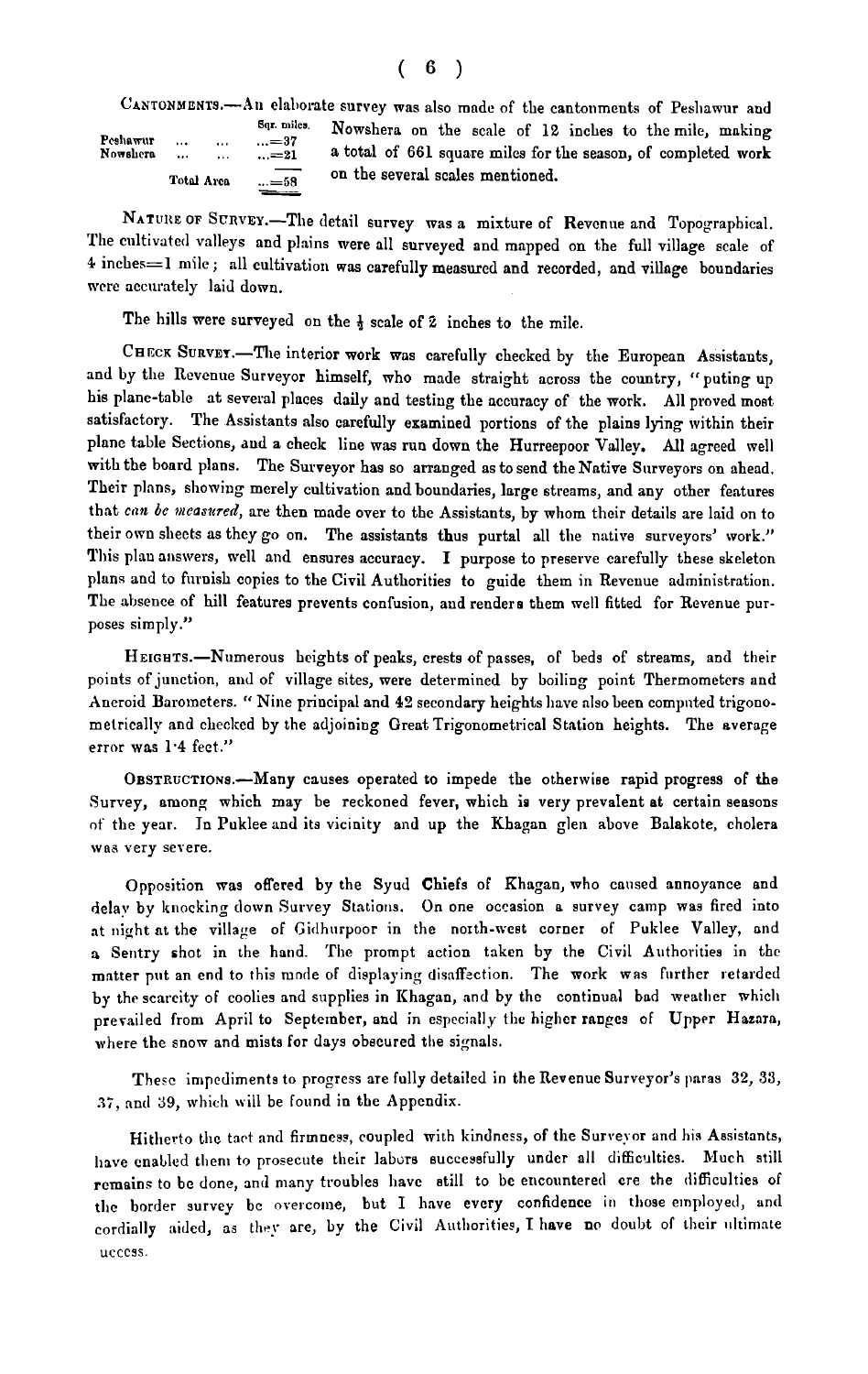#### $(7)$

THAKBUST MAPS.-The Thakbust Maps of the hill villages in Hazara are described **as** very inferior, **but** the circumstance having been represented by the Sorveyor to the Civil Authorities, a Settlement Oficer has been deputed to Hazara. Being unable to reconcile the discrepancies found in village boundaries in many places, it has finally been decided in cases of difference to uphold the professional survcy boundaries. The maps of the Civil branch of the survey mill be altered and made to agree with them ; this will materially expedite the work, and there will now be no further delay in finishing up the maps and final areas, the preparation of which has been delayed solely on this account.

MAPS.-Pending the submission of his maps (delayed for the above causes), the Surveyor sent down several for inspection and approval. The hill delinication is very effective and highly approved of, and reflects great credit on the exertion of the Surveyor and his Assistants.

STATE OF THE WORK IN HAZARA.-The following Abstract shows clearly what has been done in Hazara since thc survey was commenced in 1865-66. The district is situated between  $\frac{32}{5}$   $\frac{44}{5}$  North Latitude and  $\frac{22}{5}$   $\frac{84}{5}$  East Longitude. On the south is District Rawulpindee; on the east Kashmir; on the west runs the Indus River, which separates Hazara from District Peshawur and the country of the Hussunzaie Tribe. On the north stretches the Hazara Kohistan, which abuts east on the country of the independent Tribe of " Chilas."

| SRABON.            |                      | SURVEYED IN DETAIL. |               | TRIANGULATED. |              |                                                                        |
|--------------------|----------------------|---------------------|---------------|---------------|--------------|------------------------------------------------------------------------|
|                    |                      | No. of Villages.    | Sounce Miles. | Square Miles. | REMARKS.     |                                                                        |
| 1865-66<br>1866-67 | $\cdots$<br>$\cdots$ | $\cdots$<br>        | 255<br>$22+$  | 329<br>603    | 775<br>2,080 | The number of square miles trian-<br>gulated in advance is thus 1,923. |
| TOTAL              |                      | $\cdots$            | 479           | 932           | 2.855        |                                                                        |

Estimated Area of Hazara=3,000 Square Miles.

The area still to be dealt with topographically in Hazara stands approximately at  $2,068$ square miles, and the small area still to be triangulated is 145 square miles. OF the area still remaining, the Surveyor estimates that at least 700 square miles will have to be surveyed in detail on the scale of  $4$  inches $=1$  mile. The whole of the field work of Hazara the Surveyor contemplates may be completed by the end of December 1868; all, however, depends upon the health of the Establishment and the state of the weather; if both be favorable it may be donc. No escrtious, I feel assured, mill be spared by either the Surveyor or his Assistants to accomplish it within the time he has named, and if he docs complete it within the time named, he will deserve every praise.

| $\bullet$ 1865-66 $\left\{\begin{array}{ccc} Rawulphdec \dots \\ Campbellpoor \dots \end{array}\right\}$<br>1866-67 Peshawur<br>Nowsbera | $\cdots$<br>$\cdots$ | $\cdots$<br><br><br><br>Total | $\ddotsc$<br>21 | $\ldots$ 26<br>37<br>$\ldots$ 92 | In addition to the area recorded in the<br>above statement, this party has within the last<br>two years surveyed four cantonments* on the<br>scale of 12 inches $=$ 1 mile, bringing up the<br>entire area surveyed in detail to 1,024 square |
|------------------------------------------------------------------------------------------------------------------------------------------|----------------------|-------------------------------|-----------------|----------------------------------|-----------------------------------------------------------------------------------------------------------------------------------------------------------------------------------------------------------------------------------------------|
|                                                                                                                                          |                      |                               |                 |                                  | miles                                                                                                                                                                                                                                         |

In addition to the area recorded in the **1865.66** { **Rnn.ulpindcc** ... ... ... **<sup>26</sup>Cnmpbellpour** ... ... ... **8** abovc statement, this party has mithin the last rea surveyed in detail to 1,021 square miles.

PROGRAMME FOR SEASON 1867-68.-It is proposed this season to survey the cantonments of Attock and Abbottabad on the scale of  $12$  inches=1 mile, to triangulate the valleys of Agrore and Konsh, and with them complete the triangulation of Hazara, and to prosecute vigorously the topography of the large triangulated area in the Khagau Valley north of the work of last scason.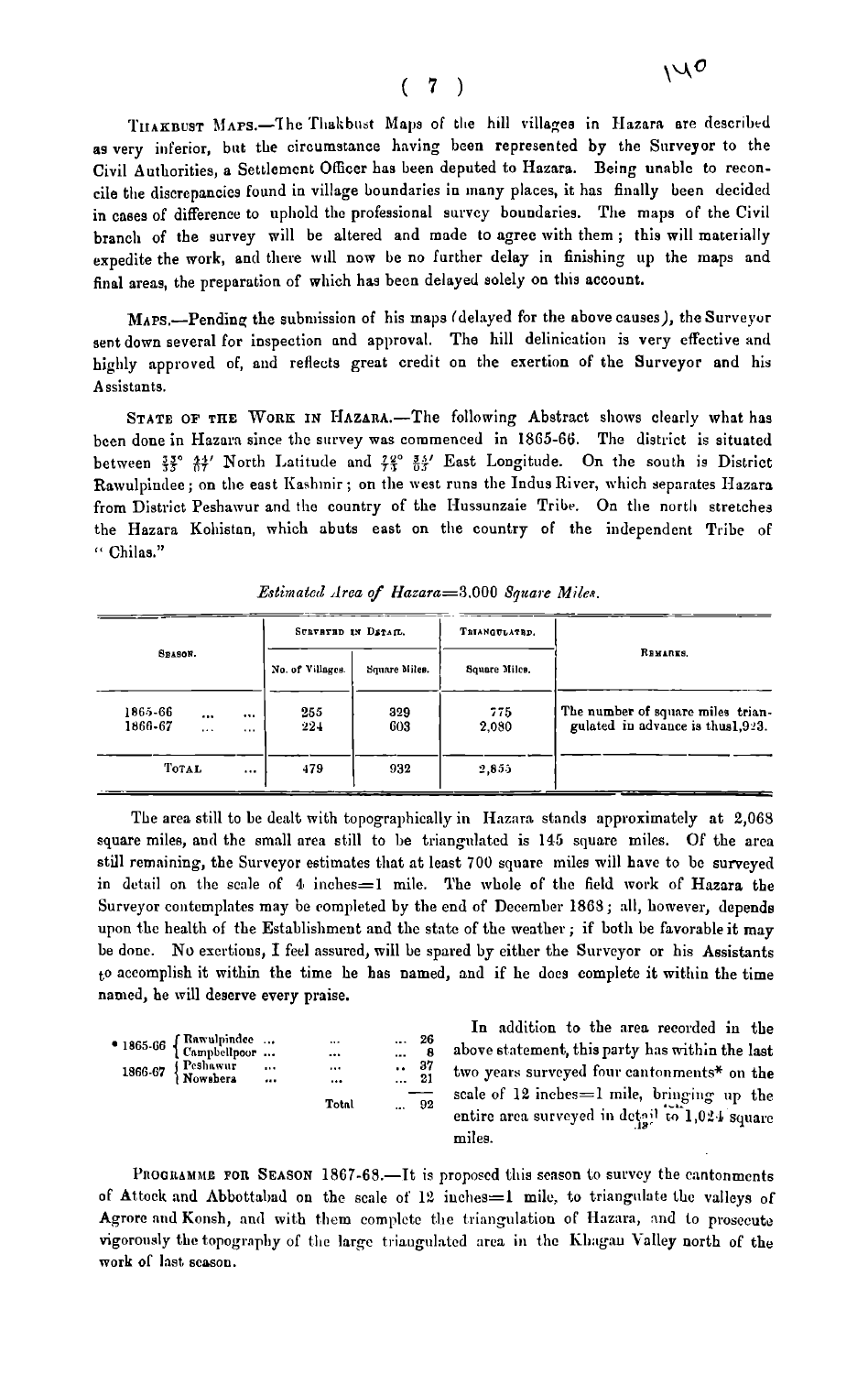LOONDKIIWUR VALLEY.-The Loondkhwur Valley in the Eusofzaie portion of District Peshawur will also be completed this season, if possible, the estimated area of which, as stated in former Report, is 100 squnre miles.

The Survey Party broke ground on again the 1st October I867, and will continue in the field till snow falls, about the end of December, when they will return to recess quarters at Rawulpiudee, to bring up the maps and calculations; they will again take the field early in April, or as soon **ns** the snow is sufficiently melted to admit of field work progressing, and will retire at thc cud of September **18GS.** 

HILLY PORTIONS OF DISTRICT RAWULPINDEE.-It was originally intended that this party should maltc a re-survey of the Northern Tuhseels of District Rawulpindee, *viz.,* Murree and Kuhoota, which formerly were included in the Hazara District; but this tract of country having already been topographically surveyed on the scale of 1 mile=1 inch by Lieutenant Colonel D. G. Robinson, R. E., in charge of the Rawulpindee Topographical Survey, and being more than ordinarily rugged and broken, little advantage would be gained by resurveyingits topography. The original intention bas accordingly, under the orders of the Licutennnt Governor of the Punjab, on a reference made by the Surveyor Genernl of India, been modified. The Revenue Surveyor has now been instructed to survey only the village boundaries in these Tuhseels, basing his measurements on the triangulation points formerly fixed by Lieutenant Colonel Rebinson in 1849-50. These, it is hoped, will be found in sufficient preservation and numerous enough to furnish ample points of junction. He will also show all permanent roads, rivers, tud streams that cross the boundary. Boundary maps will then be furnished to this Office, where they will be transferred to the original topographical maps. These maps mill then, it is hoped, serve for all present revenue purposes, and mill be issued to the local Officers under tlie Punjab Government. Large scale skeleton boundary maps can be also prepared for Civil Authorities.

If a sufficient number of points of former survey cannot be found further report will be made to Government on the subject, and other means must then and mill be devised to carry out the wishes of His Honor the Lieutenant Governor.

The Revenue Surveyor speaks in high terms of his assistants both European and Native.

J. E. GASTRELL, Colonel,

 $D$ *cputy Surveyor General.* 

SUPDT. OF REV. SURVEY OFFICE; Calcutta, 20th December 1867.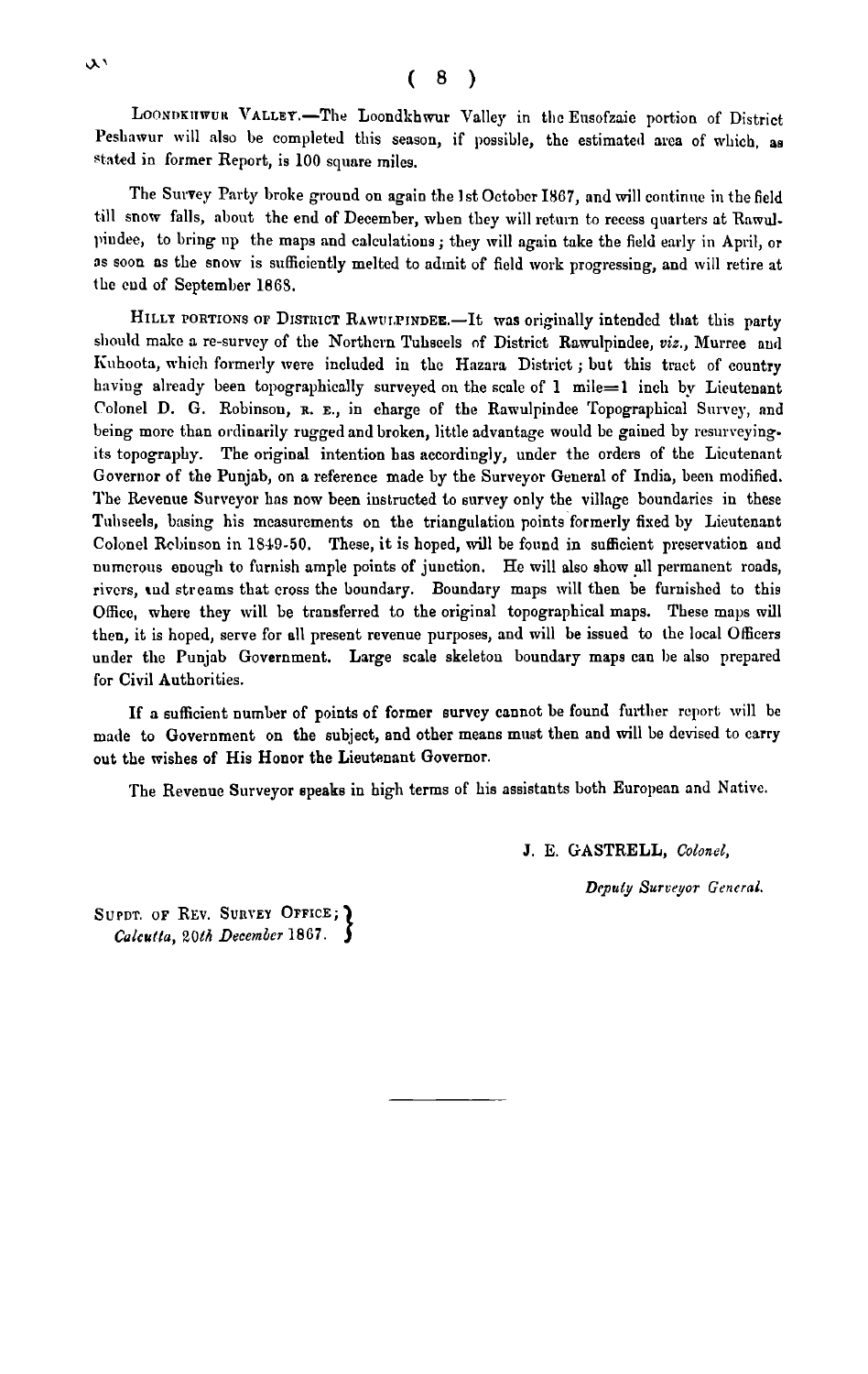### APPENDIX.

#### Estract from Annual Report of the Operations of the North-Western Frontier Revenue Survey, by LIEUTENANT COLONEL H. C. JOHNSTONE, Season 1866-67.

EXTRA PRINCIPAL STATIONS.-On the range of hills running between Bahingra 31. and Shukr-Pani, two (2) extra principal stations have been fixed and observed, called Gooria and Baghdunna. They will be required for intersections and secondary work in Agrore, as well as to enable the triangulator to cut in with greater accuracy points on the Black Mountain and other parts of the border, where it is impossible to go. A good many observations have already been taken from these Stations.

32. BAD WEATHER. - Again and again from April to September bad weather impeded progress greatly. The Assistants were constantly kept at a Station for a week or more at a time. owing to clouds, mists, rain, snow, &c. They had to undergo no ordinary hardships on such occasions. In small tents with one fly at altitudes of over 15,000 feet and 3,000 feet above the nearest firewood, the life was trying inde-d. This could not be avoided, for the operations could not have been carried on at any other time of the year.

CHIEFS, CIVIL.-In Lower Hazara generally the Chiefs and people were civil and 33. obliging. Orders had been issued by the Civil Authorities for all parties to aid the survey in its operations, and these orders were well attended to.

34. Syup Chiers.—On first entering Khagan the Syud Chiefs joined the various camps and seemed disposed to help, but very shortly difficulties occurred. Moving about was objected to ; hills were pronounced impracticable ; pathways impassable. Stations were knocked down ; alarms got up, &c. It was discovered that among themselves feuds and heartburnings existed. brothers against brothers. In their desire to try and injure each other, they got up these troubles. The dismissal of one Chief from the Revenue Surveyor's camp, reporting the general bad conduct to the Civil Authorities, their action in the matter, the withholding of presents which the Syuds knew good conduct would bring them, and the discovery that their intrigues against each other had been detected and might result in punishment,-all combined to bring them to their senses. Afterwards all went on weil.

35. INDEPENDENT TRIBES.-The Syuds prophesied all sorts of troubles with the independent tribes beyond the frontier and positively denied having any influence with them. The knocking down of the Survey Stations was attributed to them. When the Civil Authorities informed the Syuds that the preservation of the Station marks was entrusted to them, and that

if any were destroyed, they would be held responsible, not a stone nor Chilas a pole was touched. The enmity of the Chilasee was much dilated on. On one occasion a letter was brought to the Revenue Surveyor purporting to come from the Chilas Jirgah, or Council of elders, protesting against the approach of the Survey towards the border, and holding out threats of armed opposition. When the ascent of "Loolasur" was made, and the disputed territory was entered, parties of men did show themselves all along the Looloosur range, but no opposition was attempted. When the Chilas Jirgah subsequently visited the Deputy Commissioner, they denied all knowledge of this letter, or the threatened opposition.

36. SUPPLIES IN KHAGAN.-Supplies in coolies are difficulties in Khagan. The population above Khagan Khas is migratory, consisting entirely of graziers with their flocks and herds. They go up about May and June, and by October all have left again; meat and milk are plentiful, but all other supplies have to be procured from Balakote, Gurbi, and the Pukles